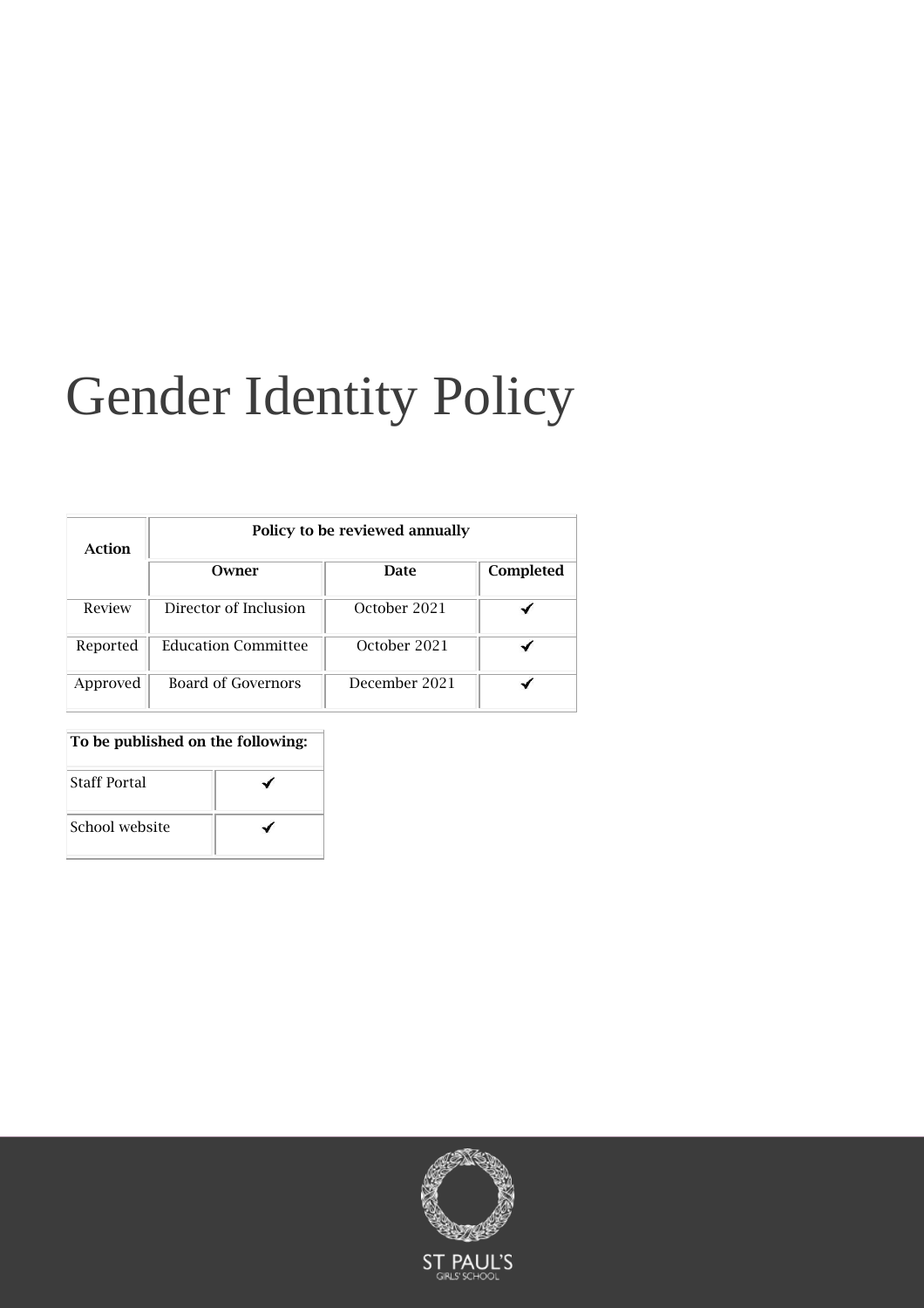## GENDER IDENTITY STUDENT POLICY

# 1. Background

1.1 St Paul's is an inclusive and respectful community in which the focus is on helping our students become the best they can be, develop their authentic selves and be ready for the adult world. With this in mind, changes in society and culture do and should impact upon how we live and work together as a school.

1.2 Gender identity is now a subject of much discussion, interest and some controversy that can polarise opinion. People are now able to articulate that the gender they are assigned at birth (also called biological sex) does not match their internal sense of being male or female, or that their internal sense of self does not fit within a traditional binary sense of gender at all. It is perhaps inevitable that gender identity-related issues will come to the fore in schools given that school-age children are beginning to explore and navigate their identity. The terminology around gender identity is ever changing, but for the purpose of clarity the following terms will be used in this policy:

- Trans is an umbrella term for anyone who may be experiencing feelings of discomfort with their gender identity, or who may not be comfortable with the gender they were assigned at birth, or who may not fit within a traditional binary sense of male or female. Trans also refers to individuals who may be transitioning socially or medically from the gender they are assigned at birth.
- Gender diverse, non-binary, gender non-conforming and gender fluid refer to any individual whose internal sense of self does not fit within a traditional binary sense of gender.
- Gender questioning refers to any individual who is questioning their gender identity.

1.3 This policy should be read in conjunction with the following policies:

- Safeguarding (Child Protection) policy
- Anti-bullying policy
- Data Protection Policy
- Counselling Policy

## 2. What the law says:

2.1 Under the Equality Act, schools must not discriminate against or victimise students in terms of admission to the school or in the provision of education, benefits, facilities, and services on the ground of any protected characteristic. These protected characteristics include sex and gender reassignment.

2.2 A person has the protected characteristic of gender reassignment if that person is "proposing to undergo, is undergoing or has undergone a process (or part of a process) for the purpose of reassigning the person's sex by changing physiological or other attributes of sex" (Equality Act 2010).

2.3 The Equality and Human Rights Commission describes gender reassignment as a "personal process, that is, moving away from one's birth sex to the preferred gender, rather than a medical process". There is no need for the person to be under medical supervision or undergoing any particular medical or other treatment before they are protected. The decision to reassign gender need not be irrevocable and protection will continue even if the person stops or reverses the transitioning process.

2.4 On this basis, a person who is legally one sex and seeks to identify with the other sex, will fall under the protection of gender re-assignment, provided there is a declared intent to be so identified. The Equality Act does not include specific reference to non-binary or gender non-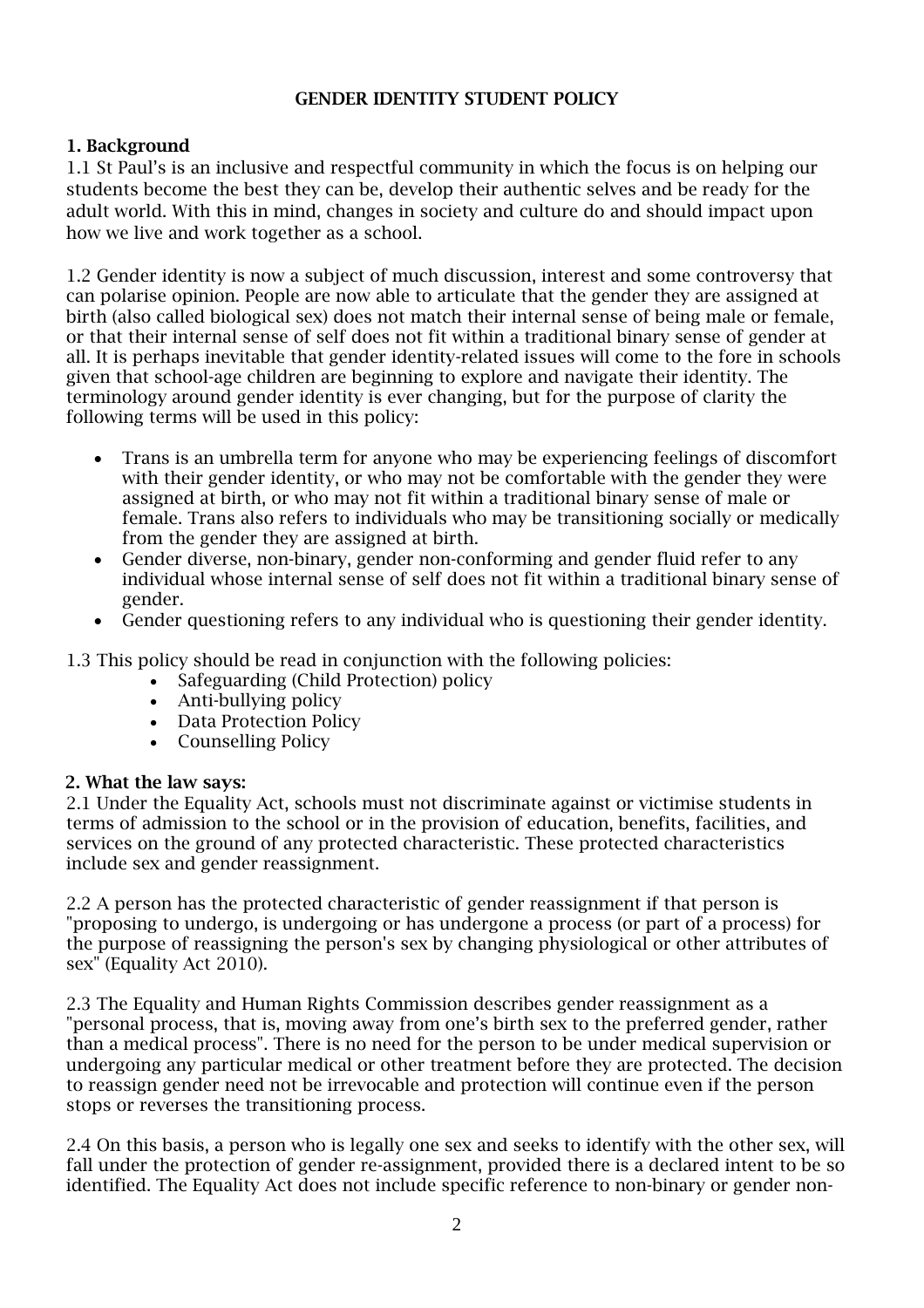conforming (not identifying as either male or female) or gender fluid identities. However, an employment tribunal in 2020 ruled that the Equality Act provision does provide protection for non-binary and gender fluid people, and so this should be considered the case until legislation is further clarified or the ruling of the tribunal is ratified.

# 3. Our approach

3.1 It is clear that, in such a complex and personal experience, there is not a policy or process that will fit all students. Therefore, this policy aims to give everyone involved in the school (parents, staff, students, volunteers, and governors) some guidance as to how the school would approach responding to situations as a starting point for an individualised discussion and solution, in tandem with parents/carers and/or other professionals as appropriate.

3.2 It is important to recognise that the relationship between biological sex and gender identity and what this means for access to provision and recognition, is a highly charged and sensitive subject. But for the purpose of our school community, we do not need to form a view on this debate. Rather our focus is on providing a respectful, kind, safe and nonjudgemental environment in which our students are able to explore their own identity in a way and timescale that is right for them, knowing that they will receive acceptance and support whatever conclusions they reach (or even if they don't in their time in our community).

3.3 The underpinning ethos of this policy is that issues of gender identity are acknowledged and handled in a respectful and inclusive way, with the child's needs at the centre of our thinking. Our fundamental duty is to look after each student's well-being: our students come first, and this will always guide our response. Support will be available via the pastoral team (Tutor, Head of Year, Director of Pastoral Care and the Wellbeing Team). The school's role will be to assist the student in knowing and understanding all the implications with the support of parents/carers and professionals and to help them to take as much time as they need to consider and reflect before any steps are taken to implement any decision.

3.4 Should a student disclose that they are having gender identity issues, that they are identifying as trans, gender fluid, gender diverse, gender non-conforming, non-binary or gender questioning, the school's overall approach is not an affirming and encouraging one, it is a supportive and inclusive one. A supportive and inclusive approach is:

- to listen to the student and not judge
- to acknowledge the student's personal and individual experience
- to make it clear to the student that the school is acting in the student's best interests and is accepting of their exploration of identity
- to work collaboratively, as needed, with the student, parents/carers, and any external professionals to look after the needs of the student.

Support may include but is not limited to:

- adopting a 'watchful waiting approach'
- referring to school counselling
- referring to GP or CAMHS
- facilitating a social transition in school if this is agreed in tandem with parents/carers and/or medical professionals to be in the best interests of the student (see 3.5 below).

3.5 We remain a girls' school. However, during the process towards an affirmed binary male identity, existing students will be accommodated if: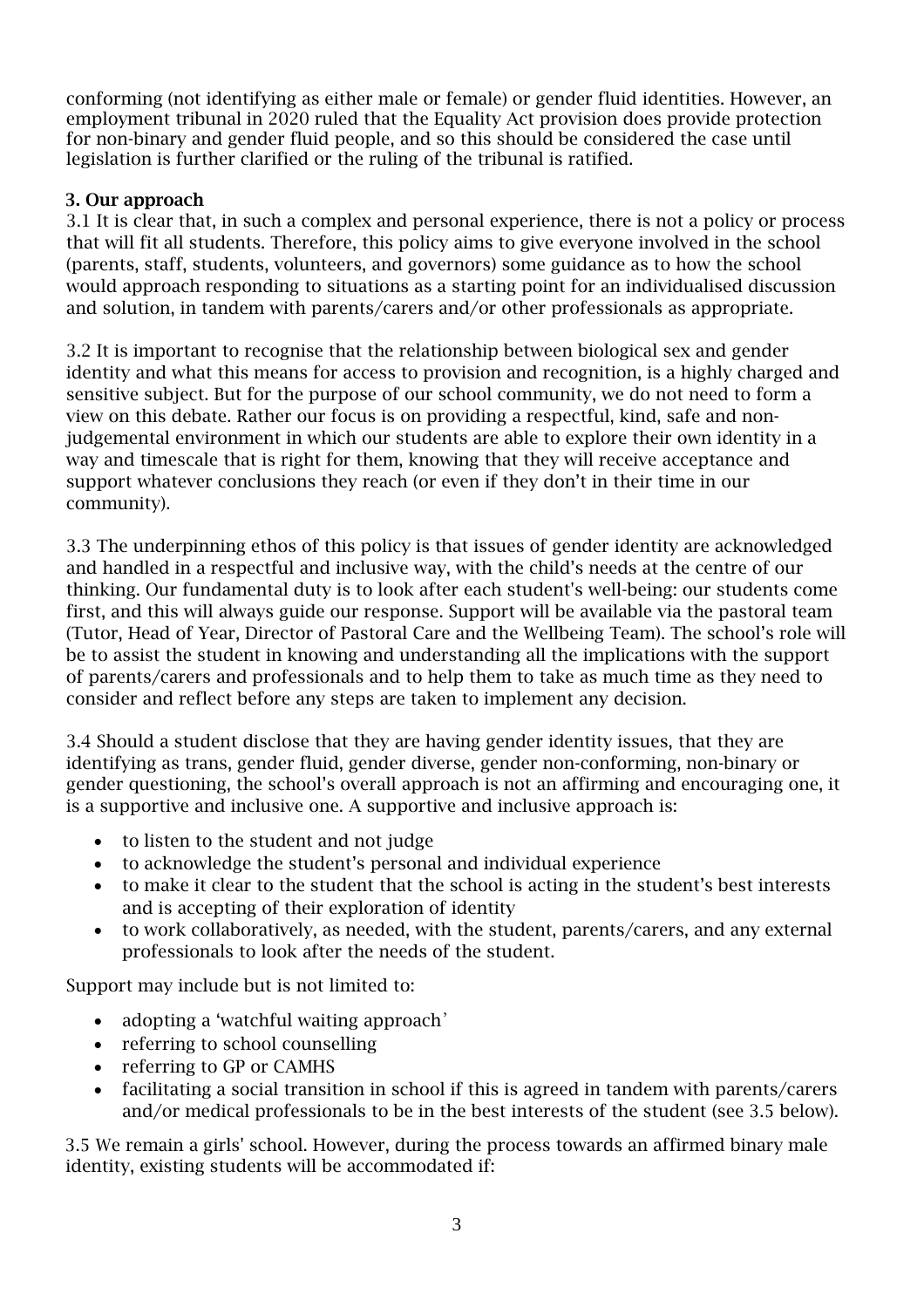- This is their wish, and
- A thorough process of discussion and assessment has taken place, including with parents/carers, school counsellors, GP, CAMHS or such other third-party medical professional as appropriate, and
- It is believed to be in the best interest of the student and their wellbeing, and
- Adjustments and processes can be put in place to ensure that both the student concerned, and other students can thrive and have their needs met.

3.6 A girls' school which permits a student who is undergoing gender reassignment to remain after they adopt a male gender role would not lose its single-sex status. We are proud to be a girls' school, but also recognise that certain societal stereotypes and gendered language can limit girls' aspirations.

3.7 The details of the adjustments that might be needed will be specific to what the specific needs and experience of each individual student. These will be discussed openly and comprehensively, as appropriate with the student, their parents/carers, appropriate external professionals and the essential school key personnel in order to understand an ideal picture and then determine what is feasible.

3.8 The underpinning ethos of this discussion is that adjustments will be possible if they are in the best interest of the student and without significant impact on the learning of other students.

# 4. Confidentiality

4.1 What information is given to who, and when is a sensitive and important consideration. The school will take into consideration the balance of safeguarding, confidentiality, and support.

4.2 There will be no normal requirement to inform the parent body or to seek views of the parent body in making decisions. We do recognise however that lack of knowledge or difference in viewpoint may lead to concerns being raised and we will deal with this sensitively and within the law and the inclusive ethos of the school.

## 5. Particular considerations: changing name

5.1 Changing their name and gender identity is a pivotal and affirming point for many trans people. If a trans student wishes to have their personal data recognised on official school systems, this needs to be supported by parents/carers as it will feed into letters home, report cycles, information etc. If this is supported by parents or guardians, the change of name and associated gender identity should be respected and adopted throughout school.

5.2 In relation to official examinations, the school will ensure a strategy is agreed with the student and their parents or carers, then agree with the various exam boards **prior** to starting accredited courses where possible. This will be done in good time to encompass the length of time the process of re-registering may take. Guidance may be sought from exam boards where appropriate.

5.3 There may be cases where a student wishes to change their name or gender identity informally to be used by staff and peers but not on the school systems. This also needs to be discussed with parents/carers.